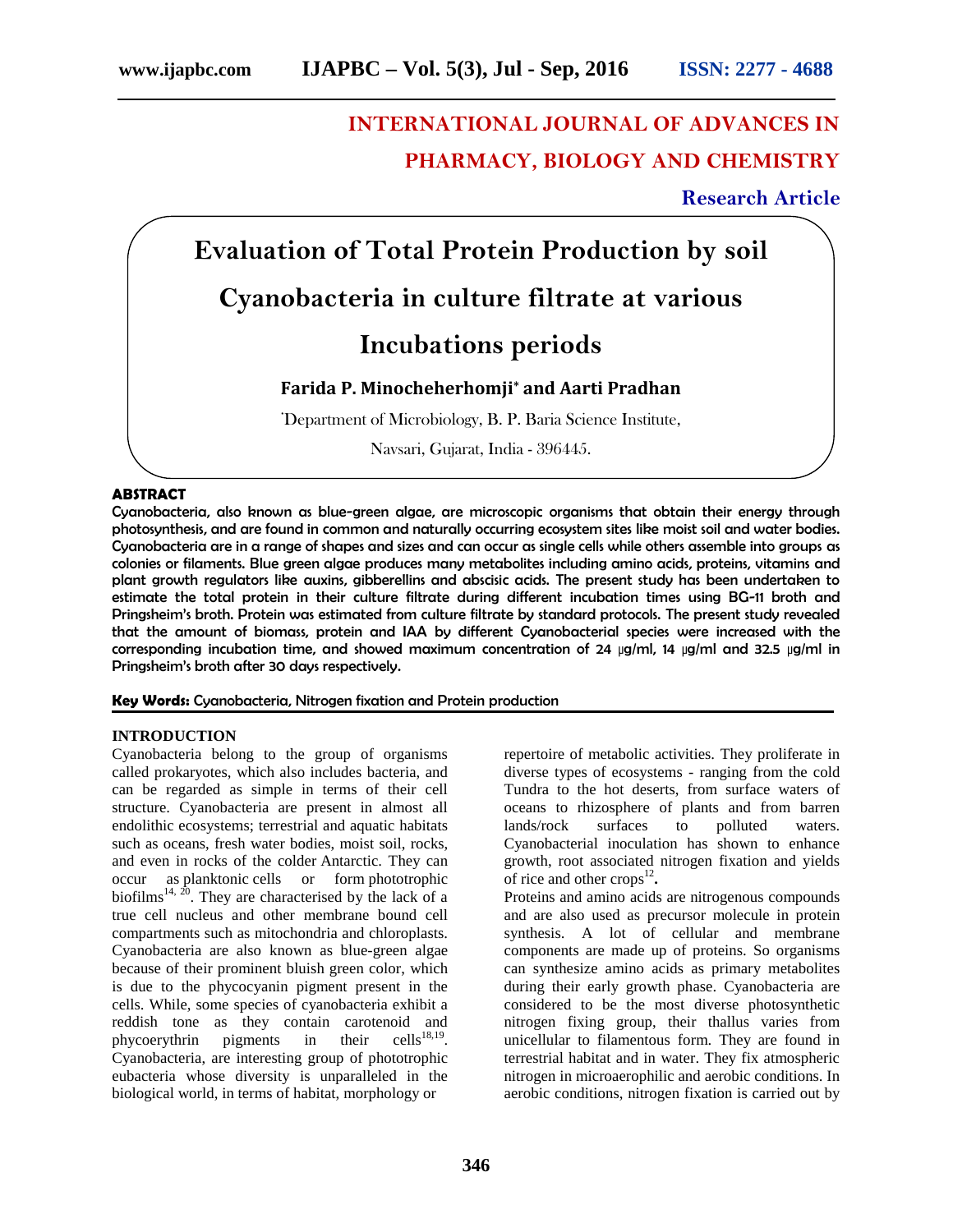specialized cells found in filamentous form called heterocyst. Heterocystous cyanobacteria showed a marked effect on the cell density and diversity by the use of urea in soil fertilization<sup>11</sup>. They fix nitrogen assimilated in the form of amino acids and proteins. These nitrogenous compounds increase the overall soil fertility $\overline{8}$ .

Cyanobacteria characteristically liberate substantial quantities of extracellular nitrogenous compounds into the culture medium like amino acids, proteins, vitamins. These same compounds are also available in soil after growth of Cyanobacteria, thus boosting soil fertility. Hence they function as effective biofertilizer. They are also responsible for the production of plant growth regulators like auxins, gibberellins and abscisic acid<sup>3</sup>. Cyanobacteria are responsible for producing combined nitrogen in soluble form by nitrogen fixing BGA.

The objective of the present work is to isolate cyanobacteria, estimate their total protein under different incubation times using BG-11 broth and Pringsheim's broth evaluated via standard protocols<sup>6</sup>.

#### **MATERIAL AND METHODS Sample Collection**

Soil samples were collected from cotton, rice and sugarcane fields around Surat and Navsari districts of Gujarat, India. The average pH of the soil is around 6.2. Samples were first screened to remove plant debris and rock particles.

# **Isolation of Blue Green Algae**<sup>17</sup>:

- 1. 10 gram soil was serially diluted via a standard dilution technique using Erlenmeyer conical flask having 95 ml 0.85% saline water to attain10 $^{-1}$  dilution.
- 2. 10 ml sample was transferred from  $10^{-1}$  to next conical flask containing 90 ml saline water to further attain  $10^{-2}$  dilution.
- 3. 10 ml sample was transferred from dilution  $10^{-2}$ to conical flasks having100 ml BG-11 broth (nitrogen free).
- 4. The flasks were incubated at Room Temperature (R.T.) in a continuous illuminated chamber for 21 days.
- 5. Microscopic observation was done by spreading cyanobacterial culture on glass slide covered with a cover slip.
- 6. Low and high power objective lens of compound light microscope were used for observation.
- 7. Mixed cultures were again streaked on BG-11 agar plate and incubated at Room Temperature in a continuous light (illuminated) chamber for  $21 \text{ days}^7$ .

8. Microscopic slides were then prepared for final observations and analysis.

#### **Identification of Blue Green Algae**<sup>1, 2, 9</sup>:

- 1. Microscopic observations were carried out by spreading isolated culture on glass slide using forceps.
- 2. Culture was covered with glass cover-slips and observed under low (10 X) and high power (45 X) objective lens.
- 3. Pure forms of cyanobacteria were identified on the basis of morphological characteristics following the standard procedure mentioned in Bergey's Manual of Systematic Bacteriology,  $Vol[1^{4, 5}]$ .
- 4. The cultures thus identified belong to Genus *Cyanothece, Cyanobium and Nostoc.*

# **Growth and Maintenance**10, 13**:**

- 1. Identified cultures were grown and maintained in chemically defined nitrogen free BG – 11 medium at Room Temperature in a continuously illuminated chamber.
- 2. pH of the medium was strictly maintained at 7.5 for the optimal growth of cultures.
- 3. After 14 days of incubation, the cultures were subjected to streaking on agar based  $BG - 11$ medium for obtaining discrete colonies.
- 4. The purity of cultures was examined by microscopic observation from the plates.

# **Protein Production**

Culture was transferred to separate conical flasks containing 100 ml BG-11 broth and Pringsheim's broth, followed by incubation at 30 ºC for 10,15, 20, 25 and 30 days in continuously illuminated chamber. Culture filtrate was obtained by filtration using Whatman No. 1 filter paper or by centrifugation.

#### **Estimation of Total Protein by Lowry Method**

Lowry reagents<sup>15</sup> were mixed with  $0.5$  ml culture filtrate and incubated at 37 ºC for 30 minutes at Room Temperature. Color density was recorded at 750 nm using spectrophotometer and compared with standard curve of protein (BSA, 200 μg/ml).

#### **RESULTS & DISCUSSION**

Culture filtrates were obtained via vacuum filtration using membrane filter paper and total protein was estimated by Folin Lowry's method. The results obtained with regard to protein production by cyanobacteria are presented in Table-1 and Figure-1. From Table-1 and Figure-1, it can be concluded that 24 μg/ml, 32.5 μg/ml and 14 μg/ml protein were produced by culture 1, 2 and 3 respectively within 15 days incubation time respectively.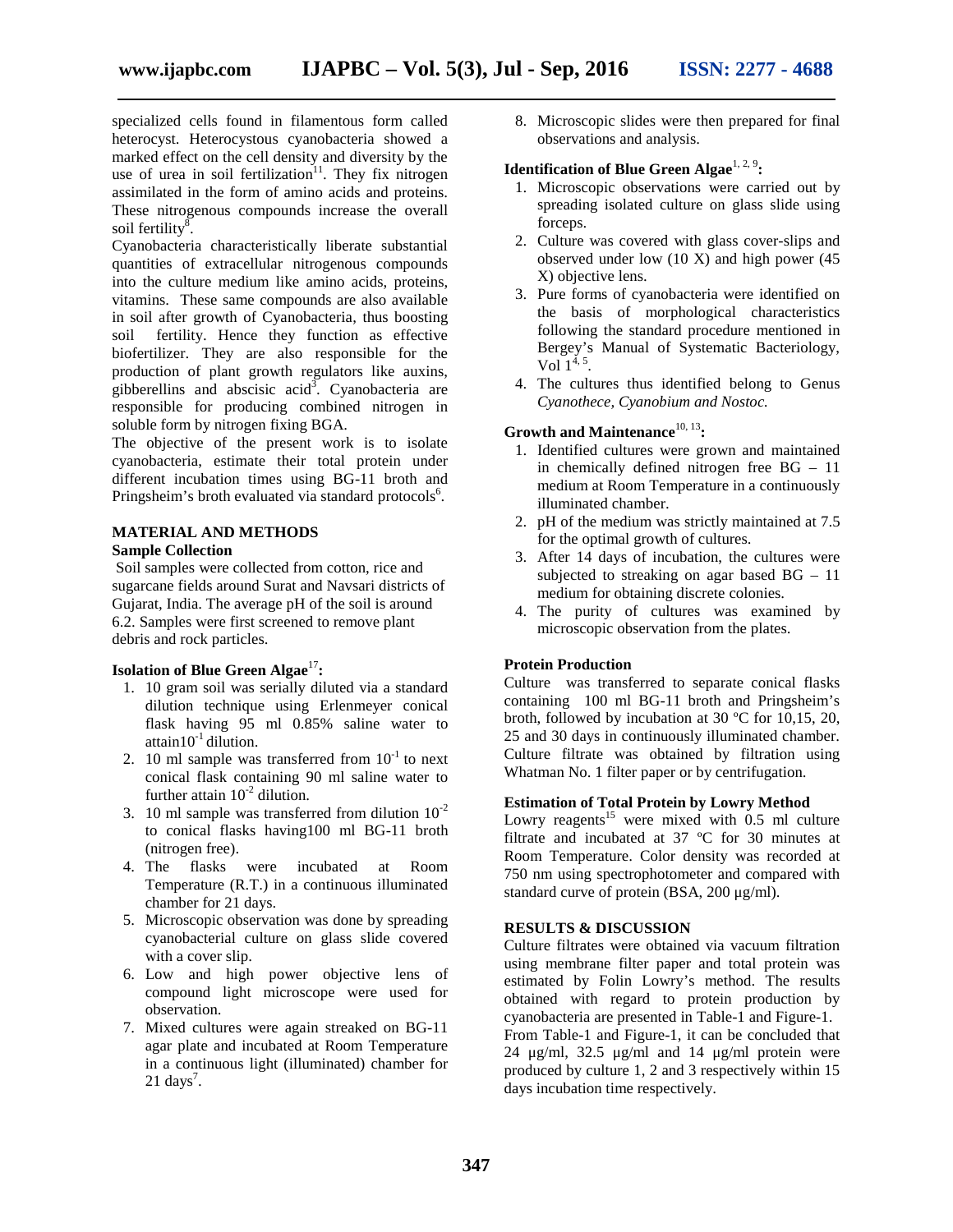Figure- 1 indicates that the amount of protein has Figure- 1 indicates that the amount of protein has<br>increased up to 15 days incubation time, and then decreased due to the protein being utilized for their building blocks.

All the three species produced a maximum amount of protein up to 15 days.

On evaluation, it was observed that the amount of biomass and extracellular protein was increased with the increase in incubation time up to 15 days. It was found to be produced in early growth phase and concentration increased very rapidly. Protein is a nitrogenous compound and is available in culture filtrate of all the three species viz. *Cyanothece* species, *Cyanobium* species, *Nostoc* species<sup>7,16</sup>. decreased due to the protein being utilized for their building blocks.<br>All the three species produced a maximum amount of protein up to 15 days.<br>On evaluation, it was observed that the amount of biomass and extracellular p

#### **CONCLUSION**

For microbial proteins to be measured accurately, the cells must be pretreated to fully release the

intracellular proteins. Pretreatments typically involve disrupting the cells by physical or chemical means Hydrolytic enzymes and chemicals such as sodium dodecyl sulfate (SDS) can be used to lyse the cell walls but not all cells are equally susceptible to enzymes and chemicals. Therefore physical treatment is preferable**.** In our study of estimation it was found that amount of extracellular proteins as a primary metabolite were increased during log phase by cultures 1, 2 and 3 with increasing incubation time on 15**th** day. Protein production was reduced in late growth phase and slowly concentration was decreased. Cyanobacteria liberates growth promoting substances like amino acids and other primary metabolites in their culture filtrate, which can be used as source of nitrogen for plant growth. These amino acids help to increase the soil fertility. dicates that the amount of protein has<br>
to 15 days incubation time, and then distruping the cells by physical or chemical means<br>
to the protein being utilized for their<br>
Hydrolytic enzymes and chemicals such as sodium<br>
ss metabolites in their culture filtrate, which can be<br>as source of nitrogen for plant growth. These an<br>acids help to increase the soil fertility.

**S. No. Incubation Days Total Protein (μg/ml) Total Culture: 1 Culture: 2 Culture: 3** 01 05 3.5 2.5 2.0 02 10 10 21.5  $31.0$  10.0 03  $\vert$  15 24.0  $\vert$  32.5  $\vert$  14.0  $04$  | 20 | 14.0 | 9.5 | 7.0 05  $\vert$  25 6.5 6.5 6.5 5.0 05  $\vert$  30  $\vert$  3.5  $\vert$  5.0  $\vert$  5.0 Culture: 2 05 3.5 2.5 2.0<br>
0 21.5 31.0 10.0<br>
15 24.0 32.5 14.0<br>
20 14.0 9.5 7.0<br>
25 6.5 6.5 5.0<br>
30 3.5 5.0 5.0 05 3.5 2.5 2.0<br>
10 21.5 31.0 10.0<br>
15 24.0 32.5 14.0<br>
20 14.0 9.5 7.0<br>
25 6.5 6.5 5.0<br>
30 3.5 5.0 5.0

**Table 1 Estimation of Total Protein in Culture Filtrates of Cyanobacterial species Table Filtrates of** 

**Note: Cultures: 1 Cyanothece species; 2 Cyanobium species; 3 Nostoc species 3** 



**Incubation days**

**Figure 1**